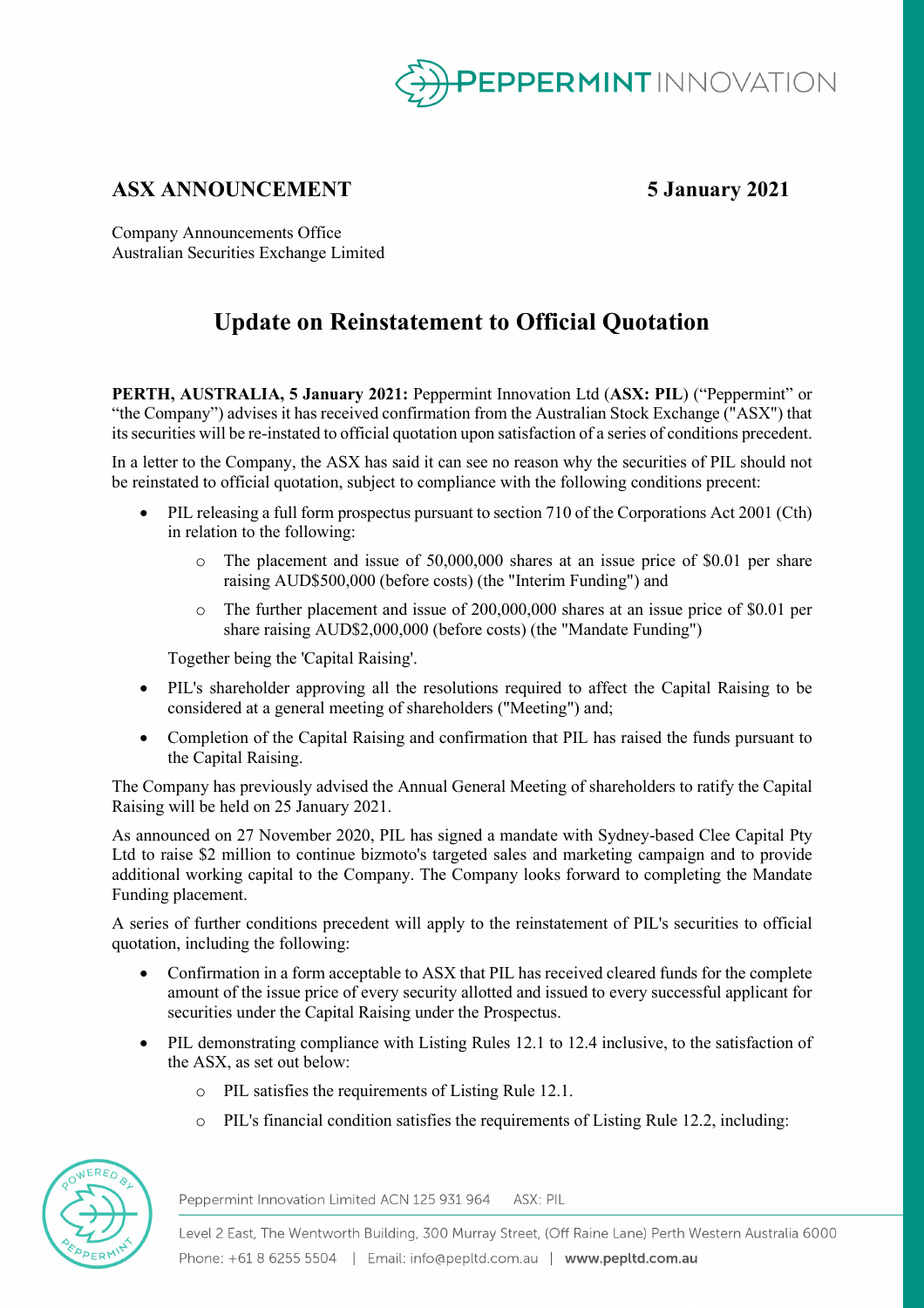

- Providing a 'working capital statement' similar to that required by listing rule 1.3.3(a) to the effect that following completion of the Capital Raising, PIL will have sufficient working capital at the time of reinstatement to carry out Its activities; and
- Satisfying the 'working capital test' of at least \$1.5 million pursuant to Listing Rule 1.3.3(c).
- Lodgment of all outstanding Appendices 3B and 2A with ASX for issues of new securities.
- Reinstatement of PIL's CHESS sub-register (if applicable).
- Confirmation that there are no legal, regulatory, or contractual impediments to PIL undertaking the activities of the commitments disclosed in the Prospectus.
- Confirmation the securities to be issued following the Meeting have been issued, and dispatch of each of the following has occurred:
	- o In relation to all holdings on the CHESS sub-register, a notice from the Entity under ASX Settlement Operating Rule 8.9.1.
	- o In relation to all other holdings, issuer sponsored holding statements;
	- o Any refund money.
- Provisions of the following documents in a form suitable for release to the market:
	- o A statement setting out the names of the 20 largest holders of each class of securities to be quoted, including the number and percentages of each class of securities held by those holders;
	- o A distribution schedule of the numbers of holders in each class of security to be quoted, setting out the number of holders in the following categories:
		- $-1 1,000$
		- $-1,000 5,000$
		- $\blacksquare$  5,001 10,000
		- $-10,001 100,000$
		- $\blacksquare$  100,000 and over
	- o A statement outlining PIL's capital restructure following the Meeting on a post-issue basis.
	- o PIL's pro-forma balance sheet based on actual funds raised.
	- o A consolidated activities report setting out the proposed business strategy for PIL (Including an update on the status of PIL's assets and the current activities with respect thereto).
	- o Full terms and conditions of all options on issue (if any).
	- $\circ$  A statement disclosing the recipients of the broker shares, if any (including the number of shares issued to each broker).
	- o An update on all litigation with respect to PIL (if any).
	- o A statement confirming that there are no legal, regulatory or contractual impediments



Peppermint Innovation Limited ACN 125 931 964 ASX: PIL